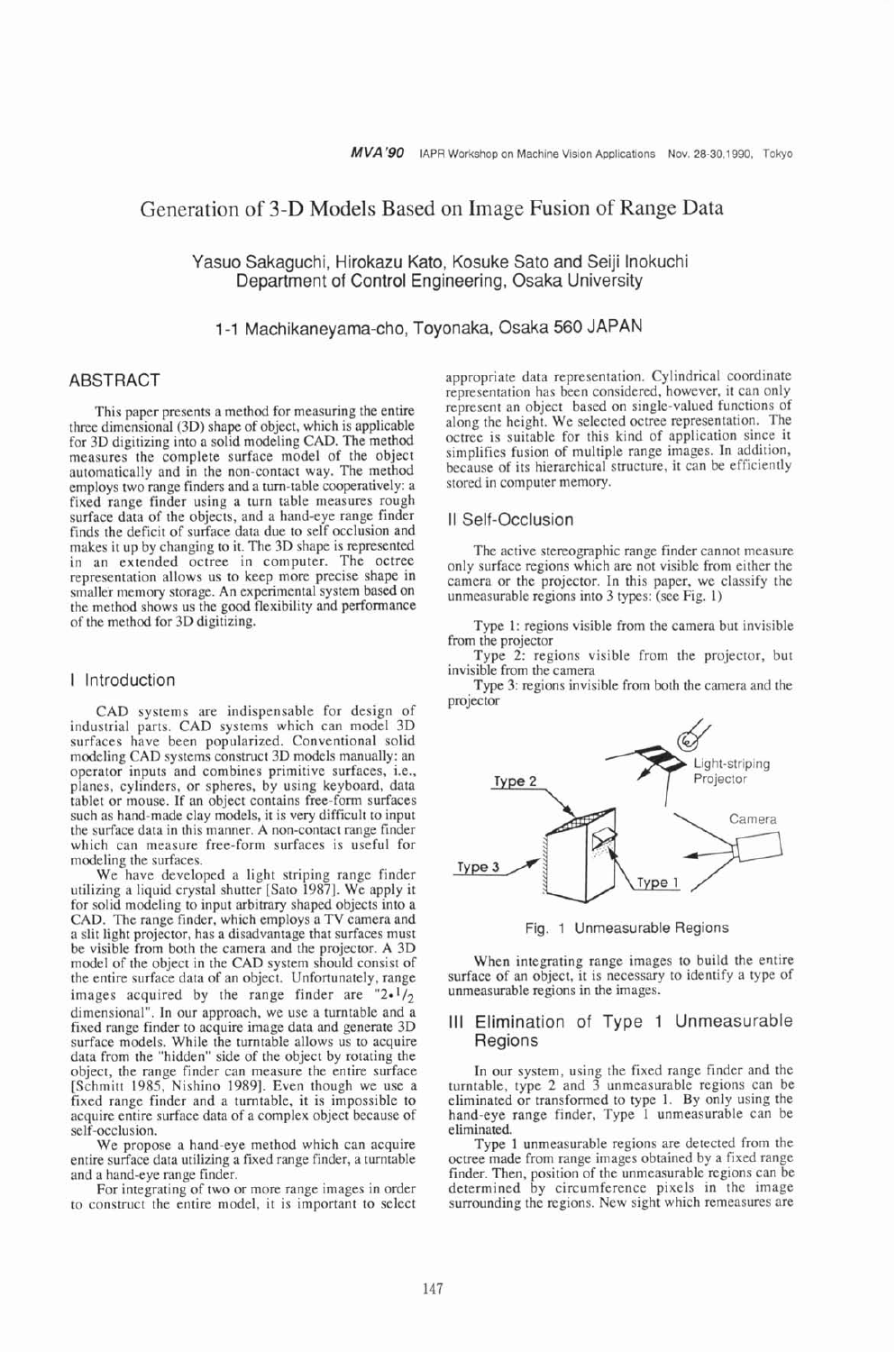also decided to use the circumference data. The hand-eye range finder is relocated to a new pose. This pose can allow the range finder to eliminate the type 1 unmeasurable region.

### IV Integrating Range Images into an Octree

An octree is a hierarchical data structure used for volumetric representation for 3D objects (see Fig. 2) [Chien 1989]. A general octree is generated by dividing a root cube into 8 pieces, and by recursively sub-dividing each of the pieces into 8 sub-pieces until all of the cubes are either inside of the object, outside of the object, or are equal to unit volume (smallest cube in the hierarchy). In this paper, we refer to the smallest node in the hierarchy as "voxel". Each cube is labeled as "object","space", or "surface". Cubes labeled "object" are inside of the object; Ones labeled "space" are outside of the object. Cubes labeled "surface" mean that surfaces of the object intersect at the cubes.



Integrating range images into an octree seems like a "carving" process. Voxels are removed from a root cube according to the data depth information of the range image. This process iterated until all unmeasurable region have been eliminated. Initially, we assume that the root cube includes the object to be modeled. All nodes in the octree are labeled as "object". The goal of the measurement process is to label all nodes as either "object","space", or 'surface". The following procedure is executed to generate the octree from the range images: (see Fig. 3).

- 1. Label all nodes in the root cube "object" (Fig. 3 (a)).
- **2.** Acquire a range image from the fixed range finder.
- 3. Label all nodes on the surface of the object as "surface" (Fig. 3 (b)).
- 4. Label all nodes between the camera and "surface" as "space" (Fig. 3 (c)).
- 5. Turn the turntable certain degrees.
- 5. Turn the turntable certain degrees.<br>6. Until the turntable turns back, iterate 2-5.<br>7. Determine where unmeasured regions are
- 7. Determine where unmeasured regions are.<br>8. If there are no additional unmeasured regions.
- If there are no additional unmeasured regions, then quit.<br>9. P
- Position the hand-eye range finder to eliminate unmeasurable regions.
- 10. Acquire a new range image by the hand-eye range finder.
- 11. Got07



Fig. 3 Generation of an Octree

Figure 3 illustrates this process on a 2D intersection of an object. In Fig. 3 (c), the octree is first generated from one range image. Unmeasured regions labeled "object" are not changed; Only measured regions are labeled "surface" or "space". Fig. 3(d) shows an integration of two range images.

#### IV.1 Extended Octree - Variable Resolution and Raw Data

We improved the octree representation *to* increase the accuracy and the memory efficiency.

The raw range data of the object's surface are stored in each "surface" voxel (Fig. 4). Its coordinate data of the point is set in correspondence to the voxel. In this way, although the resolution of each voxel isn't very high (2-4 mm), the surface coordinates are known very accurately from the raw sensor data. Thus, shape of the object can be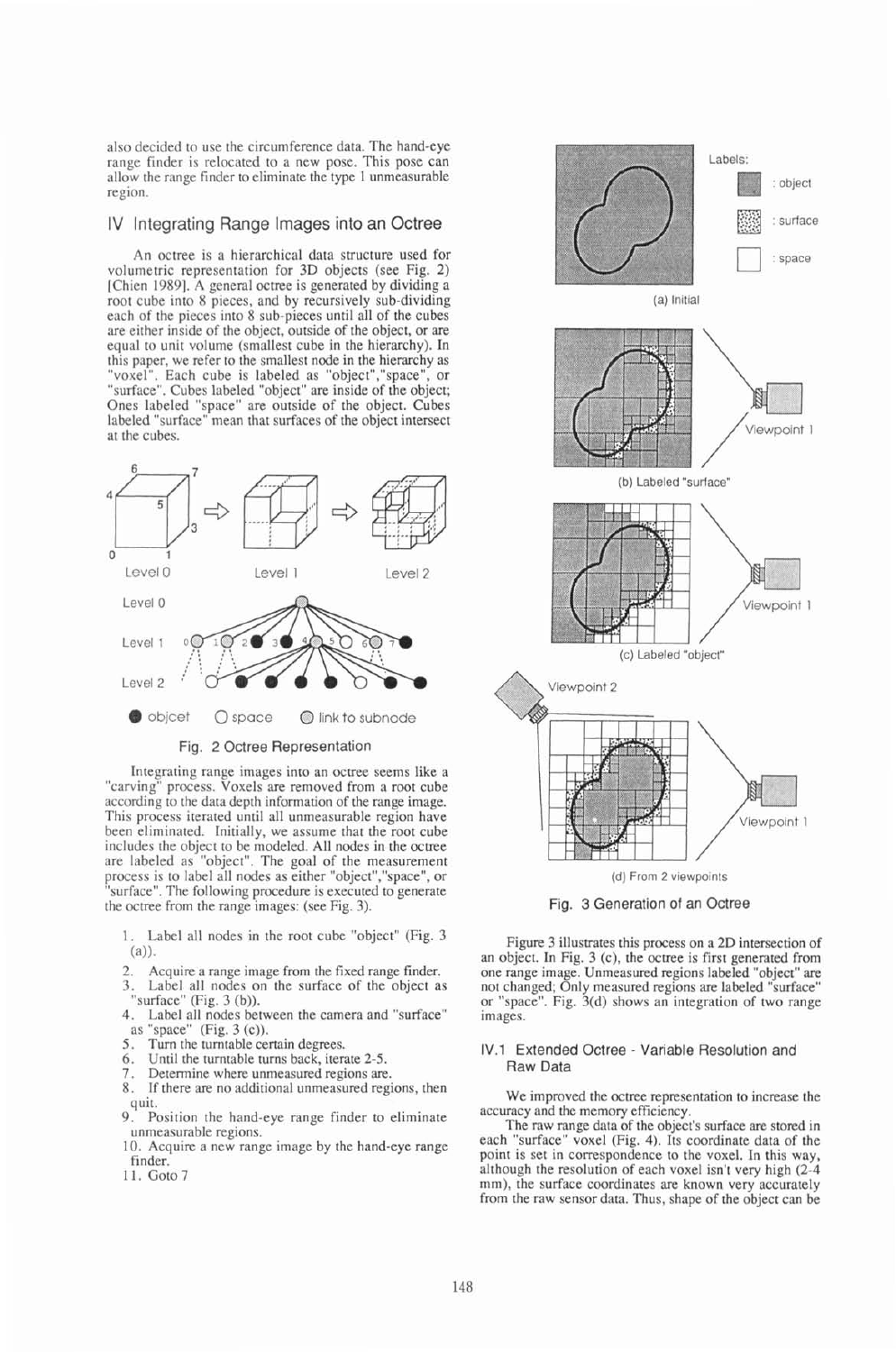

Fig. **4** Actual Data Representation in Octree

represent with high accuracy that is less than resolution of voxels.

Generally, an octree with the higher resolution, needs the bigger memory. In order to solve the tradeoff relationship between with high accuracy and small storage requirement, we vary the resolution of the octree adapted to object shape. As shown in Fig. 5, high resolution part of the octree corresponds with a large curvature surface large curvature. Resolution of each voxel is determined by an evaluation function which satisfies Shannon's sampling theorem at spatial frequency in the neighborhood of the voxel.



The configuration of the system is shown in Fig. 6. The hand-eye range finder, developed by Toyota Central Research & Development Laboratories Inc. is a light-weight small light striping finder. It is attached to the end-effector of a 5-freedom PUMA type robot arm. Fig. 7 shows the hand-eye range finder measuring an object. The workstation calculates the range images, generates the octree, detects unmeasurable regions, and controls the robot arm and the turntable. The PC controls the hand-eye range finder and transfers the measurement data to the workstation.



Fig. 6 System Configuration



Fig.7 Measurement with the Hand-eye Range Finder

# VI Experimental Results

In the experiment, we measured an object as shown in Fig. 8. Fig. 9 shows a result of measurement of the entire surface data using the fixed range finder and the turntable.

Figure 10 shows an example of elimination of unmeasurable regions using the hand-eye range finder. We can confirm than missing portions at the neck of the bottle-like object in Fig. 10(a) disappear and correct surface data is created.